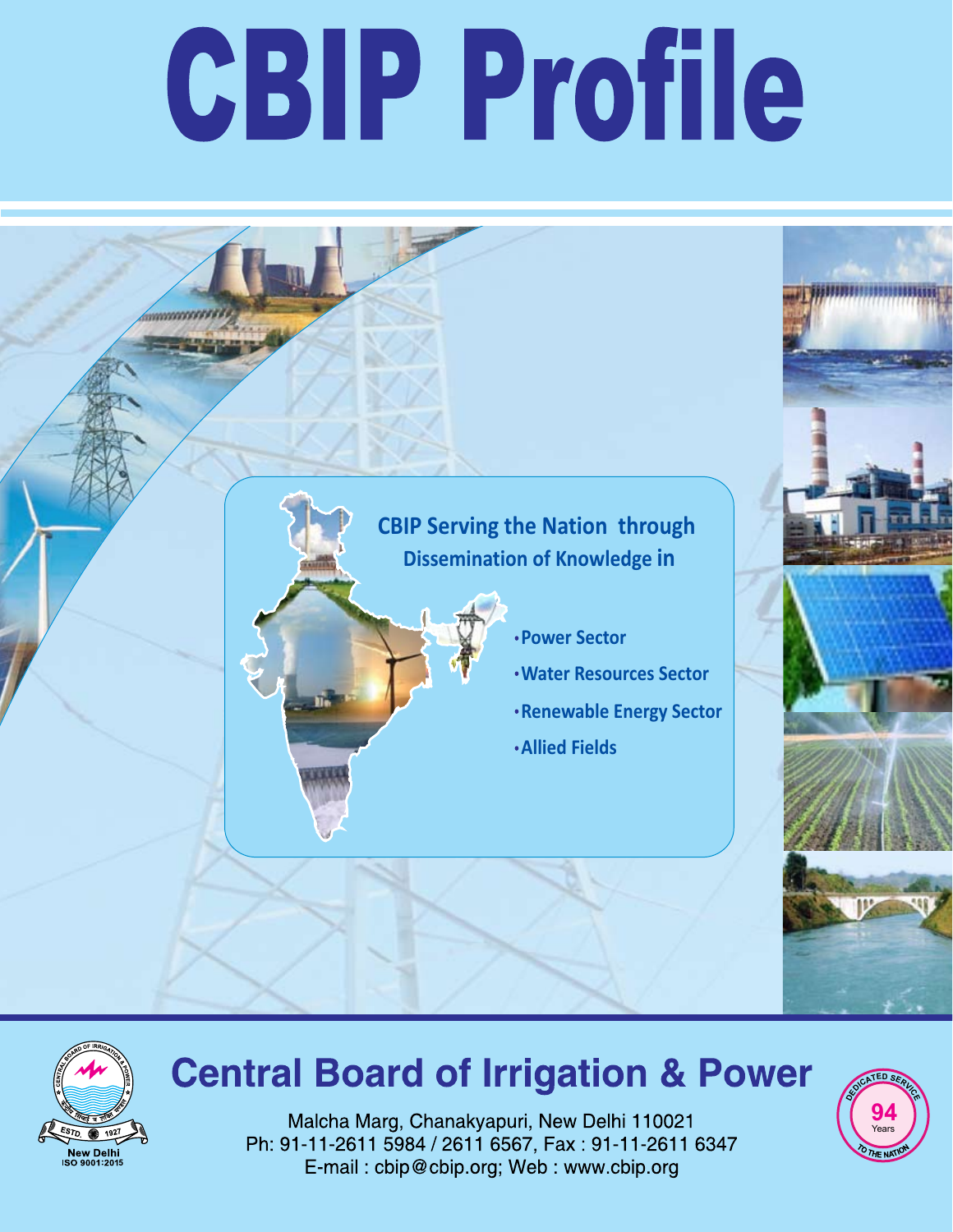## **Central Board of Irrigation and Power**





Mr. D.G. Harris, C.I.E. (Government of India), President; Mr. C.S.C. Harrison, C.I.E. (Sukkur Barrage and Canals); Mr. R.P. Hadow, C.I.E., (Punjab); and others members during First Meeting of the Board 1930-31



*The then Prime Minister of India, Late Pandit Jawahar Lal Nehru arriving to inaugurate the Silver Jubilee Session of the CBIP in 1952*



*Hon'ble President of India Dr. Rajendra Prasad inaugurated the 30th (1959) Annual Session of the Board held at Vigyan Bhavan, New Delhi from 23rd - 24th November, 1959.* 



*Hon'ble Acting President of India Shri B.D. Jatti during Golden Jubilee Celebration of the Board on March 1977 at Vigyan Bhavan, New Delhi*



*Her Excellency the President of India, Smt. Pratibha Devisingh Patil addressed the participants through recorded video during World Tunnel Congress organised by CBIP on 21-24 September 2008, Agra*

#### **GENESIS AND GROWTH**

- Central Board of Irrigation and Power (CBIP), a premier institution was constituted by Govt. of India in 1927.
- CBIP. is serving the Nation in the disciplines of Water Resources, Power and Renewable Energy Sectors for more than 94 years.
- It is an exchange and knowledge bank for dissemination of technical knowledge & professional excellence to help the engineers/ professionals to update their knowledge and gain practical know-how.
- Silver Jubilee, Golden Jubilee and Diamond Jubilee celebrations of the Board were graced by the then Prime Minister of India, Pt. Jawaharlal Nehru (in 1952), Acting President Shri B.D. Jatti (in 1977) and the then Prime Minister Shri Rajiv Gandhi (in 1987), respectively.

#### **MAIN OBJECTIVES**

- Dissemination of technical knowledge by CBIP through various modes, such as :
- Organizing National and International Conferences, Symposiums, Seminars and Workshops etc.
- Publication of technical documents e.g., manuals, technical reports, guidelines and journals etc.
- To impart training to the engineers/professionals.
- To provide research and professional excellence.
- Recognisation of technical excellence through annual awards
- To provide information about technological developments and to provide online information to the professionals.
- To provide linkages to Indian Professionals with their counterparts in other countries
- Collection, compilation & analysis of technical data at national as well as global level

#### **ORGANISATION OF THE BOARD**

- The affairs of the Board are administered, directed and controlled by an Executive Committee consisting of President, three Vice Presidents (Water Resources, Power & Renewable Energy) and one representative from each member organization.
- The Executive Committee presently comprises of more than 260 members.
- The General Body presently comprises of more than 3000 members of the level of Chief Engineers/equivalent & above
- All Water Resources Departments, State Utilities, PSUs, CPSUs, Regulatory Commissions and major Pvt Sectors Organisations from Water Resources/Power/ Renewable Energy are the members of CBIP
- More than 300 retired professionals are also enrolled as life members of CBIP.
- Member organizations make annual contributions to CBIP for providing technical services to them.

#### **BOARD'S ASSOCIATION WITH INTERNATIONAL AND NATIONAL ORGANIZATIONS**

#### **Power Sector**

- International Council on Large Electric System (CIGRE), India has got seat in Steering Committee, the top decision making body of CIGRE. India also got chairmanship for CIGRE - Asia Oceania Regional Council from 2018-20.
- International Council for Electricity Distribution (CIRED)
- International Hydropower Association (IHA)
- International Association on Electricity Generation, Transmission & Distribution (AARO)
- Society of Power Engineers (SPE)

#### **Water Resources Sector**

- International Commission on Large Dams (ICOLD), Shri D.K. Sharma, President, Indian National Committee on Large Dams (INCOLD) has been elected as Vice President, International Commission of Large Dams (ICOLD).
- International Tunnelling & Underground Space Association of India (ITA)
- International Society for Rock Mechanics and Rock Engineering (ISRM)
- International Geosynthetics Society (IGS)
- World Water Council (WWC)
- International Water Resources Association (IWRA)

#### **Renewable Energy**

• International Association for Small Hydro (IASH)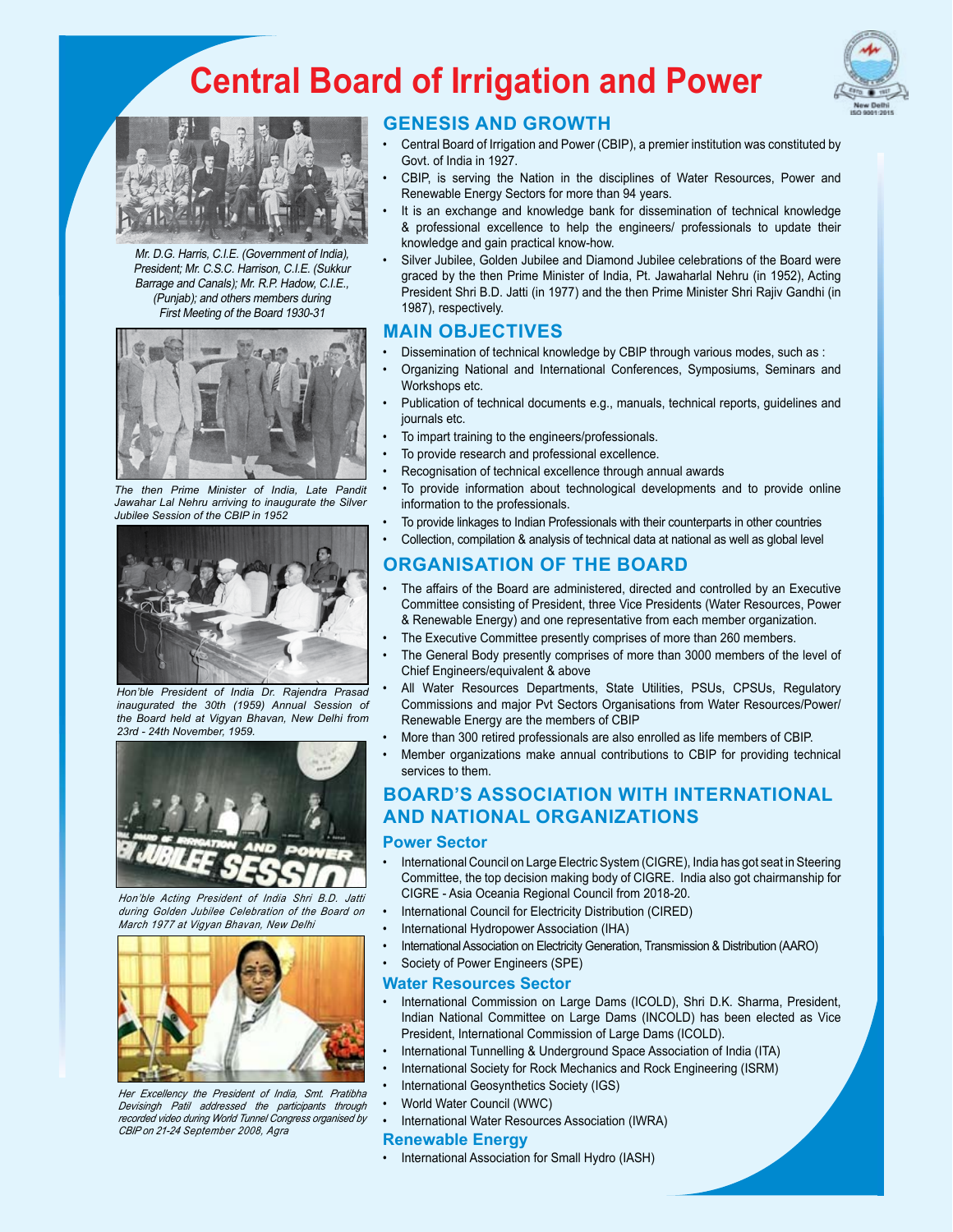

### **ACTIVITIES / SERVICES**

#### **Conferences**

Held more than 2000 Conferences in Water Resources, Power and Renewable Energy Sectors attended by more than 3,00,000 delegates.

#### **Publication of Technical Documents**

- Brought out more than 5000 publications, including Manuals, Technical Reports, Guidelines and Journals.
- Providing free access of CBIP Publications to more than 35,000 officers of Member organizations including Government departments. PSU's, Central & State Power utilities, Engineering Colleges. Research Institutes and Leading Private Sector Organizations etc.

#### **Training Activities**

- • CBIP has imparted trainings for more than 1,50,000 mandays to various professionals in the country
- Considering massive requirement of trained manpower in India, CBIP has established a Centre of Excellence at Gurugram (Haryana), in the year 2013, for imparting long/short term training.
- CBIP has been recognized by Ministry of Power, Government of India, as Category-1 institute for providing training for skill upgrade in the field of Hydro, Thermal, Transmission & Distribution and Power Management, Renewable Energy, including Solar Power Development.
- To fulfill the objective of Government of India for imparting skill development courses, CBIP has been recognized as a Training Provider by NSDC, PSSC, SCGJ.
- • CBIPprovidesPostGraduate Diploma inTransmission and Distribution inEngineering and Post Graduate Diploma in Thermal Engineering to B. Tech. Engineers.
- CBIP has recently undertaken construction of another building at Gurgaon as part of extension of its Centre of Execellence, in Gurgaon (Haryana).

#### **Research and Development**

- CBIP had been coordinating and monitoring R&D activities, assisting in specific case studies/problems, documentation and dissemination of the results/findings of Research Projects to the practising engineers under the Research Scheme on Power (RSOP), Research Scheme on River Valley Projects (RSRVP), Research Scheme on Flood Control (RSFC) and Research Scheme on Plasticulture Development (RSPD). Funds for Research Schemes under RSRVP and RSFC were provided by Ministry of Water Resources and for RSOP by Ministry of Power.
- CBIP is still carring out research on various important topics and it has also been recognised by the Department of Science and Technology as Scientific and Industrial Research Organisation (SIRO).

#### **Doorstep Training**

- CBIP has taken initiative to provide Door Step/Onsite training with the aim to provide training and develop skills of various professionals of the Organizations dealing in Water Resources, Power as well as Renewable Sectors. This include Centre, State, PSUs and leading Private organisations.
- Recently CBIP has conducted more than 200 doorstep training programmes at the project sites and Headquarters of various organisations. This is in great demand by Member Organisations.

#### **Hands on Training**

• CBIP, realizing the importance of competency development and with the aim to create large reservoir of highly qualified manpower in all fields related to engineering, technology & technology management, has started providing hands on training to the professionals for skill development. Jointly with ABB India Ltd.

#### **CONSULTANCY SERVICES**

- CBIP undertakes consultancy jobs in various areas related to Power, Water Resources and Renewable Energy Sectors.
	- Manpower Planning; Preparation of O&M Manuals; Recruitment of Technical and Non-technical staff on turnkey basis.
	- Maintenance Audit of Hydro Stations and Sub-stations



*Shri Narendra Modi, Hon'ble Chief Minister of Gujarat, inaugurated Swarnim Seminar on "Water for Inclusive Growth" on 22nd March, 2011, organised by Sardar Sarovar Narmada Nigam Limited, in association with CBIP at Gujarat*



*Dr. Manmohan Singh, Hon'ble Prime Minister of India, inaugurated the first International Event in series of India Water Week, on 10th-14 April, 2012, New Delhi*



*Shri Piyush Goyal, Hon'ble Minister of State (Independent Charge) for Power, Coal, New & Renewable Energy, Govt. of India during the Inaugural Session of Gridtech 2015, New Delhi jointly organised by CBIP*



Shri Raj Kumar Singh, Hon'ble Minister of State (I/C) for Power and New & Renewable Energy, Government of India*; with the invitees during CBIP Day Celebrations on 4th January 2019, New Delhi*



Shri Gajendra Singh Shekhawat, Hon'ble Minister, Minis of Jal Shakti, Government of India, Lighting the during inaugural session during ICOLD Symposit *24-27 February 2021, New Delhi*

3